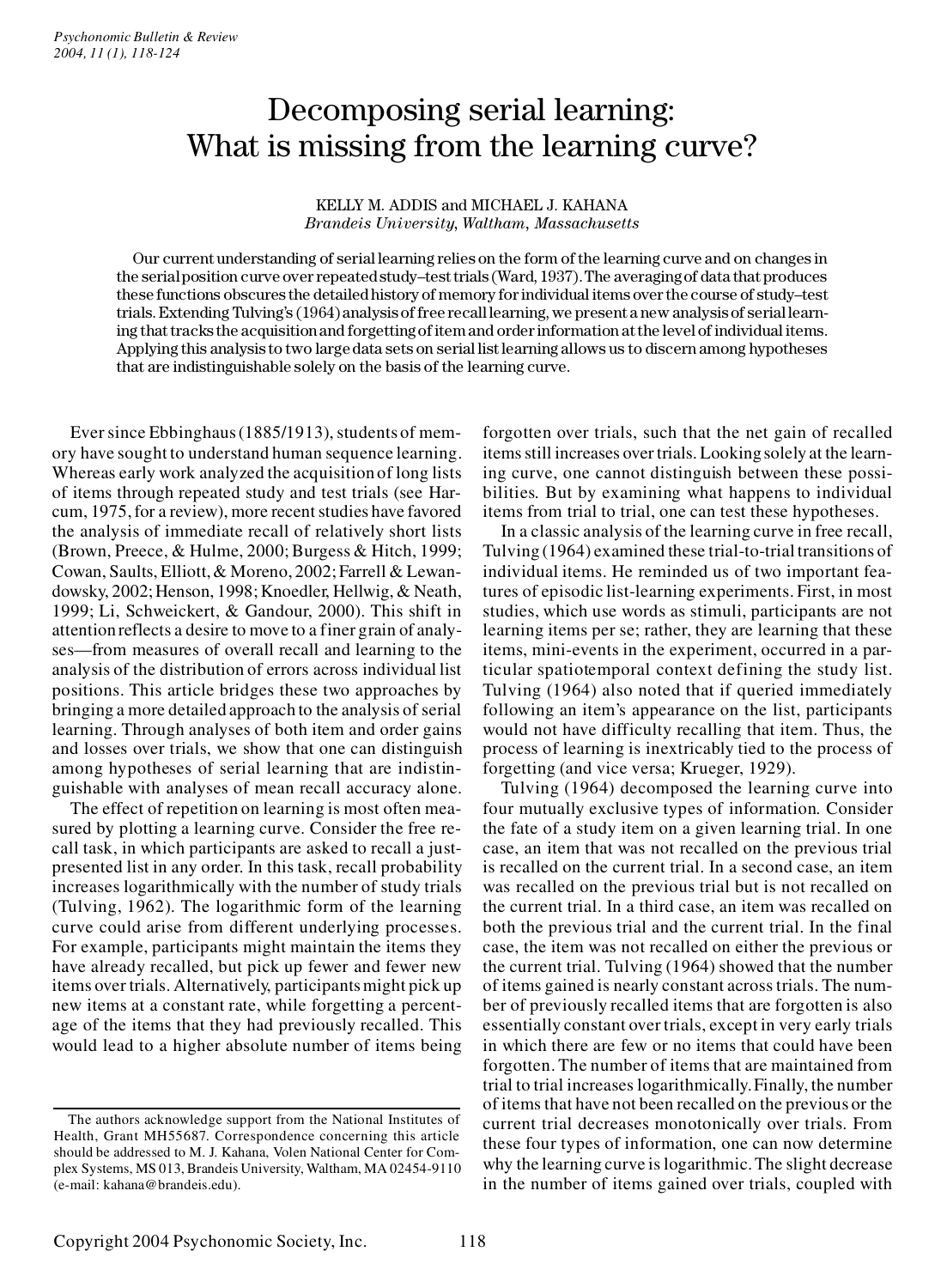the constant rate of forgetting previously recalled items, gives a net gain of items that decreases over trials.

In serial recall, the learning curve is approximately linear over trials, at least at early stages of learning (see the left panel of Figure 1; see also Waugh, 1961, 1963). One can again propose many possible hypotheses about what is happening to cause the shape of the learning curve. Take, for instance, Lewandowsky and Murdock's (1989) chaining model. The closed-loop implementation uses the storage equation

$$
\mathbf{m}_{T} = \mathbf{m}_{T-1} + \sum_{j=1}^{LL} \left[ (1-d)\gamma_{j} \mathbf{f}_{j} + (1-d)\omega_{j} \mathbf{f}_{j} * \mathbf{f}_{j-1} \right],
$$

where *T* is the current trial, *d* is the dot product between **m** and the item  $f_i$  or the association  $f_i * f_{i-1}$ , *LL* is the number of list items, and  $\omega_i$  and  $\gamma_j$  are the weighting parameters for item and associative information, respectively, with  $\gamma_i = 1 - \omega_i$ .

Take the case in which  $\lambda = 0.5$  and  $\omega_0 = 0.5$ . On trial  $T = 1$ ,

$$
\mathbf{m}_1 = 0.5 \sum_{j=1}^{LL} \left[ \mathbf{f}_j + \mathbf{f}_j \ast \mathbf{f}_{j-1} \right].
$$

Neglecting the effects of output encoding, the memory vector on Trials 2 and 3 are given by  $\mathbf{m}_2 = 1.5 \mathbf{m}_1$  and  $m_3 = 1.75m_1$ . Because there is no decay mechanism, item and associative information become stronger over trials, with their strength approaching 1.0 as  $T \rightarrow \infty$ .

During recall, correlating item  $f_{i-1}$  with the memory vector **m** will retrieve an approximate representation of the target  $\mathbf{f}'_j$ , according to the retrieval equation  $\mathbf{f}_{j-1}$ # $\mathbf{m} = \mathbf{f}'_j$ . Successful recall will occur if the resemblance of the retrieved information with the target  $(f'_j \cdot f_j)$  is greater than a threshold and also greater than the resemblance of the retrieved information with all competing items **f***k*.

Because this retrieval rule is based on the "best" match, items recalled on a previous trial will continue to be recalled. Thus, this implementation predicts that the learning curve results from adding new items in the correct order and not forgetting items already recalled. Other versions of the model that include forgetting processes would predict that learning proceeds by adding many new items on each trial while forgetting some items that have been previously recalled.

A simple positional model (e.g., Lee & Estes, 1981) stores associations between items and positions, with no direct item-to-item connections. At item presentation, the relative order of the item is assumed to be perfect. At each subsequent time point, however, the item's position may be perturbed to a nearby position. This creates an uncertainty gradient, formalizing the idea that participants' ability to recall an item's exact input position decreases over time. An item may be lost if its position is perturbed in such a way that the resulting information is not a recognizable code for any position. At test, the positional code is sequentially activated, generating the item in that position at that time point according to the perturbation rule above. A similar perturbation process occurs at the trial level, which, over trials, serves to reinforce the list items. Thus, in early trials, many new items will be recalled, but the order of several of these items may have been perturbed. Over trials, however, items will be placed in their correct positions. To distinguish among these hypotheses, we will extend Tulving's (1964) analysis to serial recall, examining the gains and losses of both item and order information of individualitems from trial to trial.

We will reanalyze data from two serial learning experiments, whose methods are summarized below. We first will present learning curves obtained using three different scoring methods. We then will explain our new



**Figure 1. Learning curves. (A) Serial recall of consonants. (B) Serial recall of words. Error bars represent 95% confidence intervals calculated according to the methods of Loftus and Masson (1994). The trials of learning are Vincentized (see the text for an explanation).**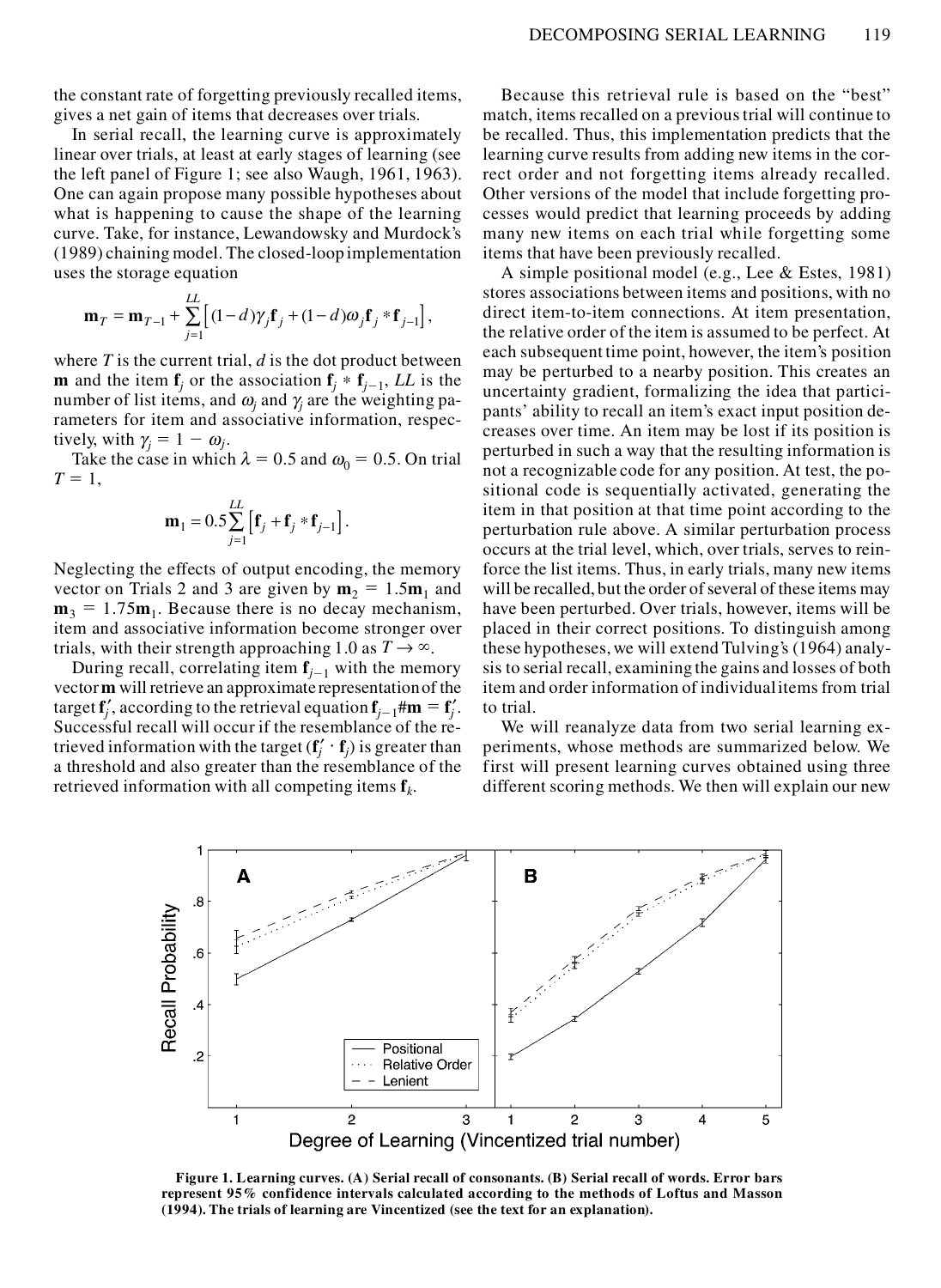analysis of item and order gains and losses over trials. Finally, we will apply this analysisseparately to easy and hard lists, and to good and poor learners.

In the first study (Kahana & Jacobs, 2000), participants learned lists of 11, 12, and 13 consonants for an immediate serial recall test using thestudy–test method (lists were learned to a criterion of three consecutive perfect recalls, although only trials through the first perfect recall will be analyzed here). Consonantswere displayed individually on the screen for 1 sec, followed by a 250-msec blank interstimulus interval. At test, the participants typed their responses into a row of placeholders, indicating skipped positions with the space bar. Nineteen participants learned 432 lists across 12 sessions, yielding a total of 8,208 lists learned. Because this study was designed to examine the effects of repetition on serial recall, half of the lists contained repeated items. Those repetition lists will not be considered here. Only lists of length 13 with no repetitions are analyzed here; 6 lists from each session—a total of 72 lists per participant met these criteria.

In the second study (Experiment 2 of Kahana & Caplan, 2002), participants learned lists of 19 words for an immediate serial recall test using the study–test method (lists were learned to a criterion of one perfect recall). Words were presented auditorily at a rate of 1 word per 1.5 sec. At test, the participants vocally recalled as much of the list as they could, in the order of presentation. No instructions were given for indicating skipped positions. Sixty participants learned 24 lists across five sessions (the first 4 lists were considered practice and were excluded from analysis), yielding a total of 1,200 lists learned. Following mastery of each list, the participants were given a distractor task and a probed recall task. Here, we will analyze only the serial recall phase of the experiment.

## **The Learning Curve**

In plotting the learning curves for recall of consonants (Kahana & Jacobs, 2000) and recall of words (Kahana & Caplan, 2002), we compared three scoring methods: strict positional scoring, relative order scoring, and lenient (item) scoring (Drewnowski & Murdock, 1980). Strict positional scoring counts a recalled list item as correct only if it is in the correct serial position.Relative order scoring counts a recalled list item as correct if it is from a later serial position than the serial position of the previous recalled item. Lenient scoring counts a recalled list item as correct regardless of output position or order.

Because the lists in both experiments were learned to a criterion (one perfect recall for words, three perfect recalls for consonants), the number of trials to criterion varied from list to list and from participant to participant. To analyze data across these lists, we Vincentize the participants' performance (Vincent, 1912; Workman & Adams, 1950). Vincentizing is a binning procedure in which segments of an individual's learning are substituted for actual trials. For example, a list learned in three

trials could be Vincentized into six trials by weighting each real trial as two Vincentized trials. Alternatively, a list learned in nine trials could be Vincentized into six trials by weighting each real trial as two thirds of a Vincentized trial, so that two thirds of the first Vincentized trial would be the first real trial and one third would be from the second real trial. Thus, we would have the first sixth of learning, the second sixth of learning, and so on. We therefore use the term *degree of learning*, rather than trial number.

We binned the real data on the basis of the mean<sup>1</sup> number of trials to criterion for each experiment. Furthermore, to facilitate comparison of these two studies, we included trials only through the first perfect recall, rather than through all three consecutive perfect recalls, in our analyses of Kahana and Jacobs (2000). For Kahana and Jacobs's study (recall of consonants), the mean number of trials to learn the list was three, whereas the mean number for Kahana and Caplan's (2002) study (recall of words) was five. The fact that analyses may show that less than 100% of the list was correctly recalled on the final Vincentized trial is an artifact of the binning procedure; the final real trial was 100% correct.

Figure 1 compares the three scoring methods across both experiments. Panel A shows the results from the first study, recall of consonants. All three curves are linear and increasing.2 Thus, on average, the participants had a net gain of items that remained constant over trials. The curves from relative order scoring and lenient scoring lie virtually on top of one another, whereas strict positional scoring produces lower percentages. This illustrates the fact that items are recalled in the correct relative order even when they are recalled in the incorrect serial position.

Figure 1B shows the results from the second study, recall of words. As in the first study, the relative order and the lenient scoring curves lie on top of one another, whereas strict positional scoring is slightly lower. In this case, however, the strict scoring accelerates slightly over trials, whereas the lenient and the relative order scoring decelerate over trials. This raises the possibility that late in learning, participants gain fewer new items but fit items previously recalled in incorrect positionsinto their correct positions. Solely on the basis of the learning curve, however, we cannot evaluate this hypothesis.

#### **Item/Order Analyses**

Just as the learning curve can be scored using different types of information (item, order, and position), so can trial-to-trial transitions of individual items. Extending Tulving's (1964) analysis to serial recall, we first will examine both item and relative order gains and losses over learning. Table 1 illustrates all of the possible permutations of item and order information gains and losses. For each case, the first two letters indicate the information recalled on the previous trial  $(k - 1)$ , row value), whereas the second two letters indicate the information recalled on the current trial (*k*, column value).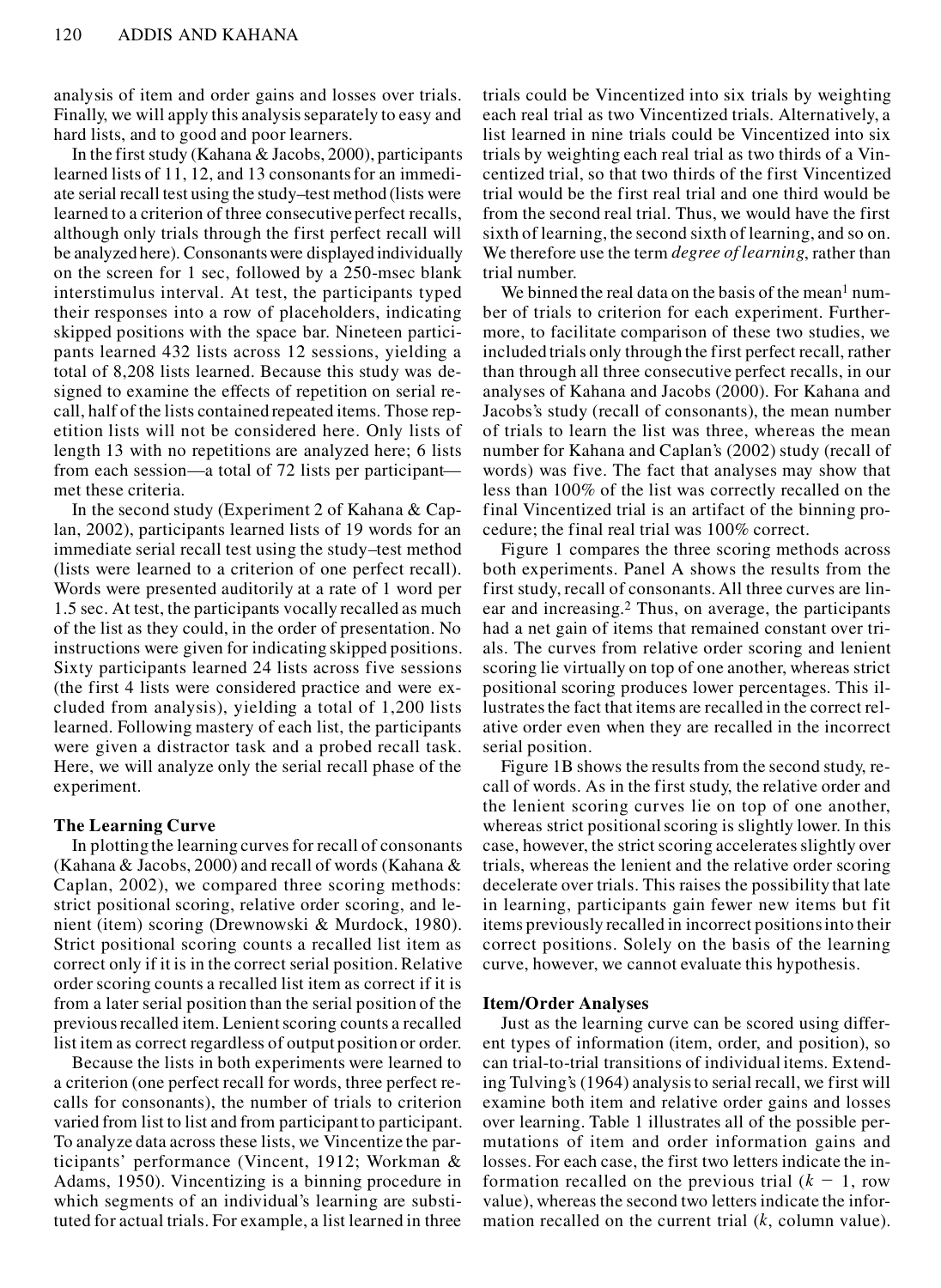| Table 1<br><b>Item/Order Curves</b> |             |             |    |             |
|-------------------------------------|-------------|-------------|----|-------------|
|                                     | Trial $k$   |             |    |             |
| Trial $k-1$                         | io          | Io          | iΩ | 10          |
| io                                  | ioio        | iolo        |    | $i$ oIO     |
| Io                                  | <i>Ioio</i> | <i>IoIo</i> |    | <i>IoIO</i> |
| iO                                  |             |             |    |             |
| Ю                                   | <i>IOio</i> | IOIo        |    | 1010        |

DECOMPOSING SERIAL LEARNING 121

Note—All possible permutations of item and order information are shown. Cases along the main diagonal indicate no change from trial to trial and are, therefore, excluded from graphs. It is unclear how to measure *iO* cases behaviorally, and they are therefore excluded from these analyses.

Correct item information is represented by an *I*, and incorrect item information is represented by an *i*. Similarly, correct relative order information is represented by an *O*, whereas incorrect relative order information is represented by an *o*. Not all of the 16 possible cases are informative. The cases involving order information without item information cannot be measured behaviorally with any standard methods. These cases have thus been excluded from all the analyses. The cases along the main diagonal represent no change in trial-to-trial behavior, so these have been excluded from the graphs, because they can be derived from the data showing gains and losses. This leaves six critical cases—three representing information gains and three representing information losses:

*ioIO*: gaining item and order information,

*ioIo*: gaining item information, incorrect order information,

*IoIO*: gaining order information, maintaining item information,

*IOio*: losing item and order information,

*Ioio*: losing item information, did not have order information,

*IOIo*: losing order information, maintaining item information.

One can illustrate the various cases described above by using example trials of recall. Given an example list ABSENCE, HOLLOW, PUPIL, DARLING, RIVER, RAILWAY, WIN-DOW, on Trial 1 the participant may recall ABSENCE, HOL-LOW, WINDOW, RAILWAY. The items ABSENCE, HOLLOW, and WINDOW have all been gained in the correct relative order, so they are of the *ioIO* case. The item RAILWAY, however, is in the wrong relative order and is, therefore, of the *ioIo* case. On Trial 2, the participant may recall ABSENCE, PUPIL, HOLLOW, DARLING. The item HOLLOW is now in the wrong relative order and is now in the *IOIo* case. The item RAILWAY, which was in the wrong relative order on the previous trial, was not recalled on this trial. It is, therefore, of the *Ioio* case. On Trial 3, the participant might recall ABSENCE, HOLLOW, PUPIL, RIBBON, WIN-DOW. Now HOLLOW is back in the correct relative order and is of the *IoIO* case. The item DARLING, however, was in the correct relative order on the previoustrial and has

been forgotten on the current trial. It is therefore of the *IOio* case.

Plotting these six cases provides detailed information on the gains and losses of item and order information on each trial. Figure 2A shows the item/order analysis for serial recall of consonants. Participants generally gain item and order information together (*ioIO*: dotted line, top subpanel). This curve decreases over learning, since there are fewer items that can be gained. If an item is gained without order information, either it can be lost on a subsequent trial, or the order information can be gained on a subsequent trial. Given that there is so little forgetting (see bottom subpanel), it is evident that the latter is generally true—gaining item information and gaining order information trade off over trials, with more item gains (*ioIo*: solid line, top subpanel) early in learning and more order gains (*IoIO*: dashed line, top subpanel) later in learning. Thus, the linear learning curve is formed predominantlyfrom the *ioIO* curve, with the *ioIo* and *IoIO* curves adding a small amount later in learning to supplement the decrease in the *ioIO* curve. Figure 2B reveals a similar pattern for the acquisition of 19-word lists.

The nature of the serial recall task places some constraints on the form of the item/order functions. Participants start out with no knowledge of the items on the list and must end with both item and order information for all of the list items. This means that the three curves plotting information losses must start and end at zero. The degree to which these points are not zero is a product of the Vincentization. The *IoIO* curve (gaining order information, maintaining item information) must start at zero, because one does not start off with any items in the wrong order. Furthermore, the *ioIo* curve (gaining item information, incorrect order information) must end at zero; else, the criterion of having item and order information for all the items would not have been reached.

One could conditionalizethe item/order analysis on the basis of the number of possible transitions for each case given what was recalled on the previous trial. We performed this analysis on the data presented in Figure 2B and found that the rates of forgetting item information and forgetting order information remain constant across trials  $(loio, p = .61; I Olo, p = .48)$ , as do the rates of gaining item information and order information (*iolo*,  $p =$ .07;  $IoIO$ ,  $p = .76$ ; the first and last trials are excluded because these points are undefined or must be equal to one). Although such conditional analyses can be informative, they can also be misleading. For example, if one conditionalizesthe analysis of each transition, it would appear that item gains increase over trials because the number of available items is decreasing. However, participants actually gain roughly the same number of items on a given trial, regardless of list length. This is readily seen in looking at the unconditionalized analysis in Figures 2A and 2B.

Using the unconditionalized item/order analysis of gains and losses across trials, we can now evaluate the predictions made by the associative chaining and posi-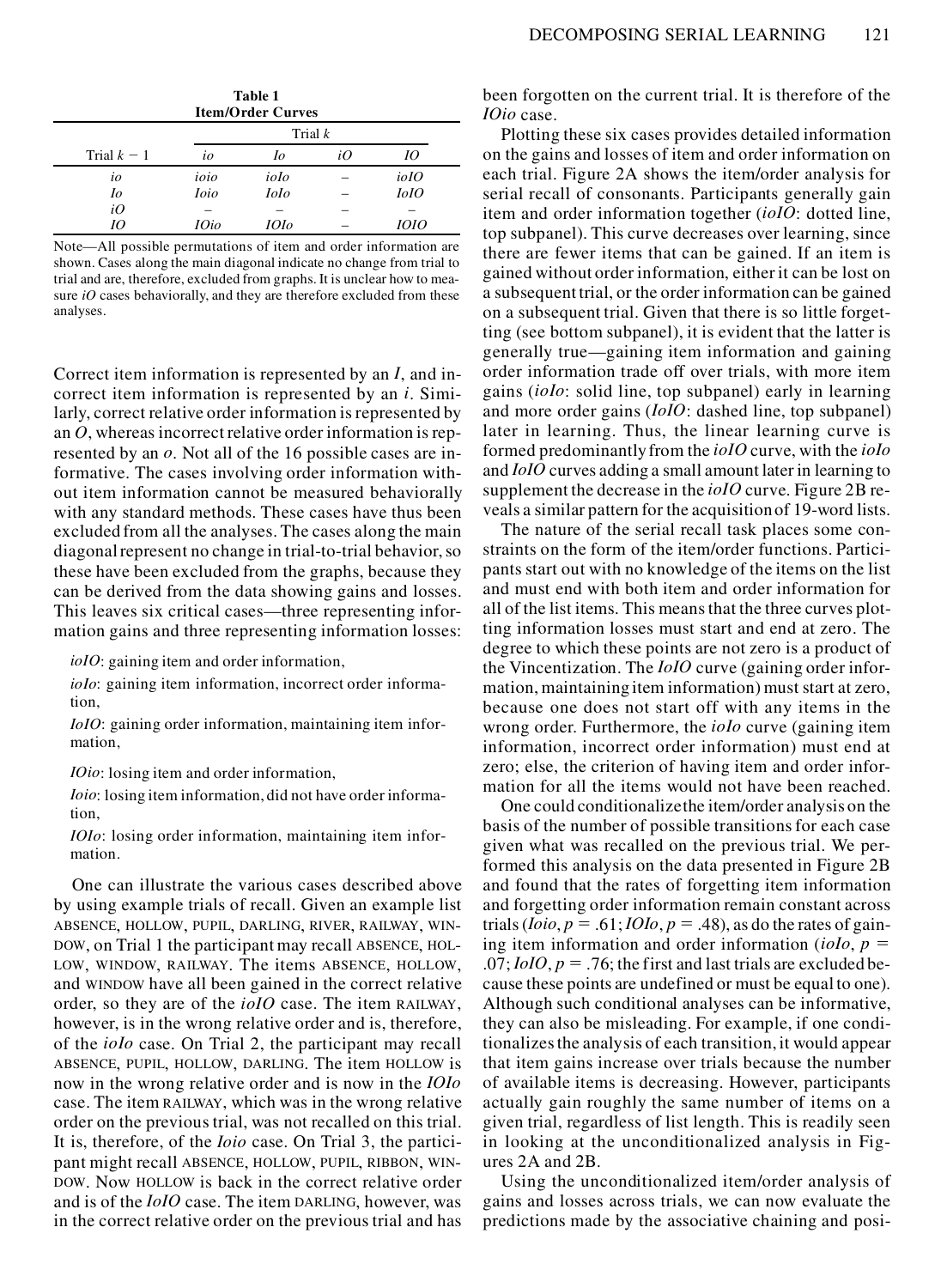

Figure 2. Item/order curves. (A) Serial recall of consonants, relative order scoring. (B) Serial recall of words, relative order scoring. (C) Serial recall of consonants, positional scoring. (D) Serial recall of words, positional scoring. Error bars represent 95% confidence intervals calculated according to the methods of Loftus and Masson (1994). The trials of **learning are Vincentized (see the text for an explanation).**

tional coding models discussed in the introduction. The chaining model predicts that all items will be learned with item and order information gained together, with or without forgetting depending on the implementation (Lewandowsky & Murdock, 1989). This model cannot account for the items learned with item and order information gained on separate trials. The positional model would allow some items to be learned in the incorrect order in early trials, with order information being gained on later trials (Lee & Estes, 1981). Although both models predict certain aspects of the data, the positional model is the most qualitatively accurate.

In the preceding analysis, we examined gains and losses of item and relative order information. We can apply the same analysis by using a strict positionalscoring method. In this case, we are analyzing the gains and losses of item and positional information. Figures 2C and 2D show the results of the item/positional analysis. Figure 2C shows the item/positional analysis for serial lists of consonants. This pattern of results is highly similar to that seen in the item/order analysis in Figure 2A.

Figure 2D, however, shows that the item/positional analysis of serial lists of words reveals a different picture. In early trials, an equal number of items are gained with item and positional information together and with item information alone.There is also a noticeableincrease in the losing of item and positional information separately, although the overall amount of information lost is still rather small.

Whereas the results of the relative order scoring for recall of words are highly consistentwith the results of the first study (using relative order or positionalinformation), the positional scoring shows a very different pattern of results. This difference appears only subtly in the learning curves, but it is readily apparent in the comparison of the item/order analysis with the item/position analysis. This difference is most likely due to the use of oral recall in the second study, rather than typed recall, which makes later serial positions much more prone to error. For instance, it is more difficult in oral recall than in written recall to correctly recall an item in its correct serial position after several omissions of items at earlier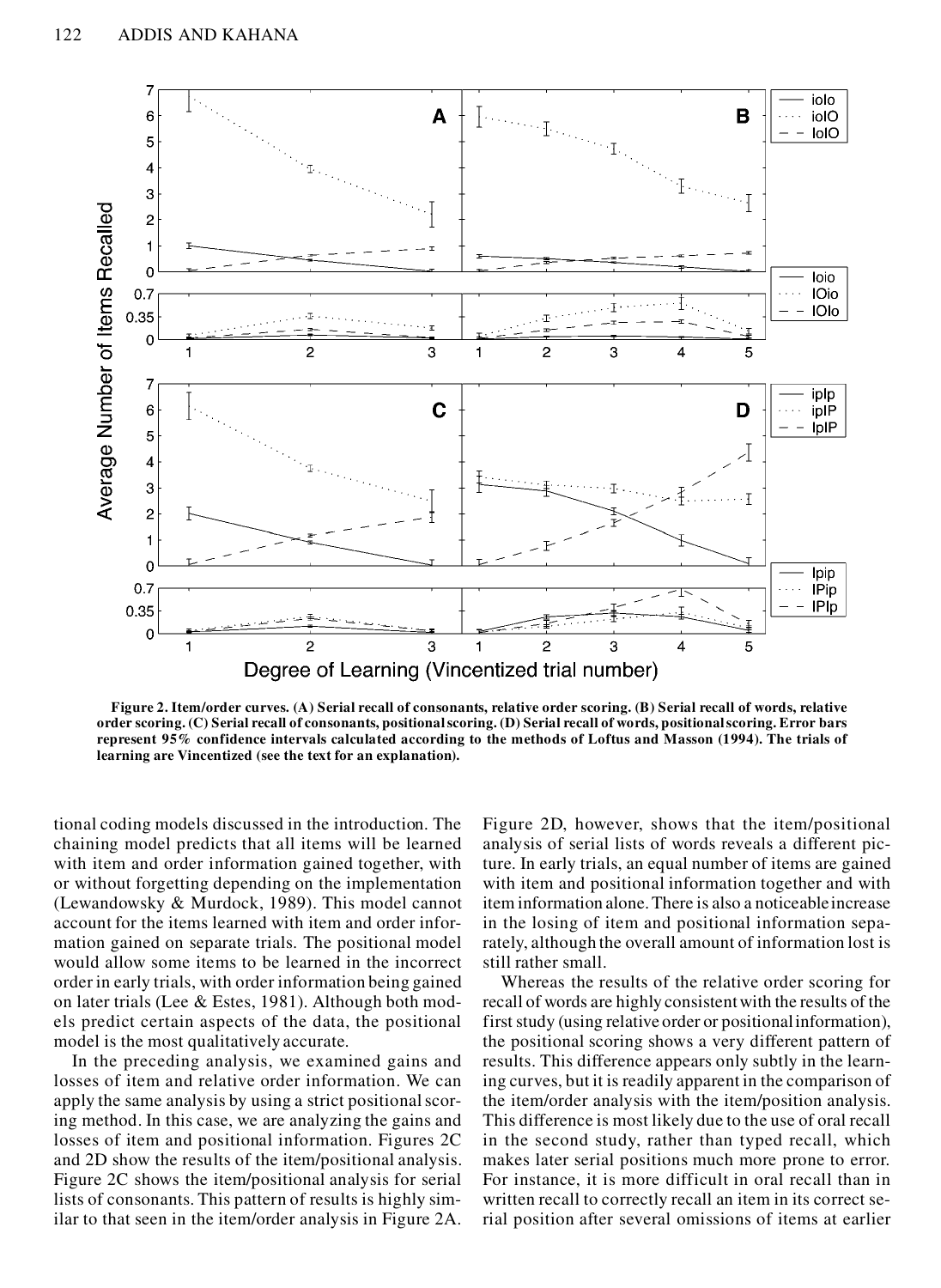serial positions. Thus, relative order scoring seems to be less sensitive than positional scoring to methodological issues that may produce differences in results for trivial reasons. Hence, relative order scoring is a robust method that allows comparisons among studies with widely varying methodologies. The remaining analyses in this article, therefore, will focus only on relative order scoring.

From the item/order analysis, we see that item information and order information are almost always learned together. We also see a paucity of information losses; it may be that serial organization protects items from forgetting. Such organization is not a feature of free recall, because participantsrecall items in different orders, until late in learning when a subjective organization emerges (Tulving,1962).Waugh (1961) demonstrated that whereas free recall exhibits rapid gains of information early in learning, there is relatively little improvement later in learning. Serial recall, however, exhibits a more constant rate of learning that surpasses free recall in later trials.

Although it is not entirely clear whether order information is always actually gained or whether it is merely inferred at recall from other recalled items, it is clear that once an item is recalled in the correct order, that order information is retained on subsequent trials. If items are recalled in the incorrect order, they are placed in the correct order on a subsequent trial. It is as if later trials are used to fit the previously unlearned item and order information into the list of known information.

In Figure 3, we expand the relative order scoring from the item/order analysis shown in Figures 2A and 2B to look at various levels of performance. For both studies, we partitioned the data into a  $2 \times 2$  matrix of across-subjects comparisons by within-subjects comparisons. We divided the participants into two categories based on the average number of trials it took them to learn the lists. Participants whose mean number of trials to criterion was less than or equal to the grand mean were labeled *good learners,* whereas those whose average was greater



Figure 3. Item/order curves. (A) Serial recall of consonants (hard lists), good learners. (B) Serial recall of words (easy lists), good learners. (C) Serial recall of words (hard lists), good learners. (D) Serial recall of consonants (hard lists), poor learners. (E) Serial recall of words (easy lists), poor learners. (F) Serial recall of words (hard lists), poor learners. Error bars represent 95% confidence intervals calculated according to the methods of Loftus and Masson (1994). The trials of learning are Vin**centized (see the text for an explanation).**